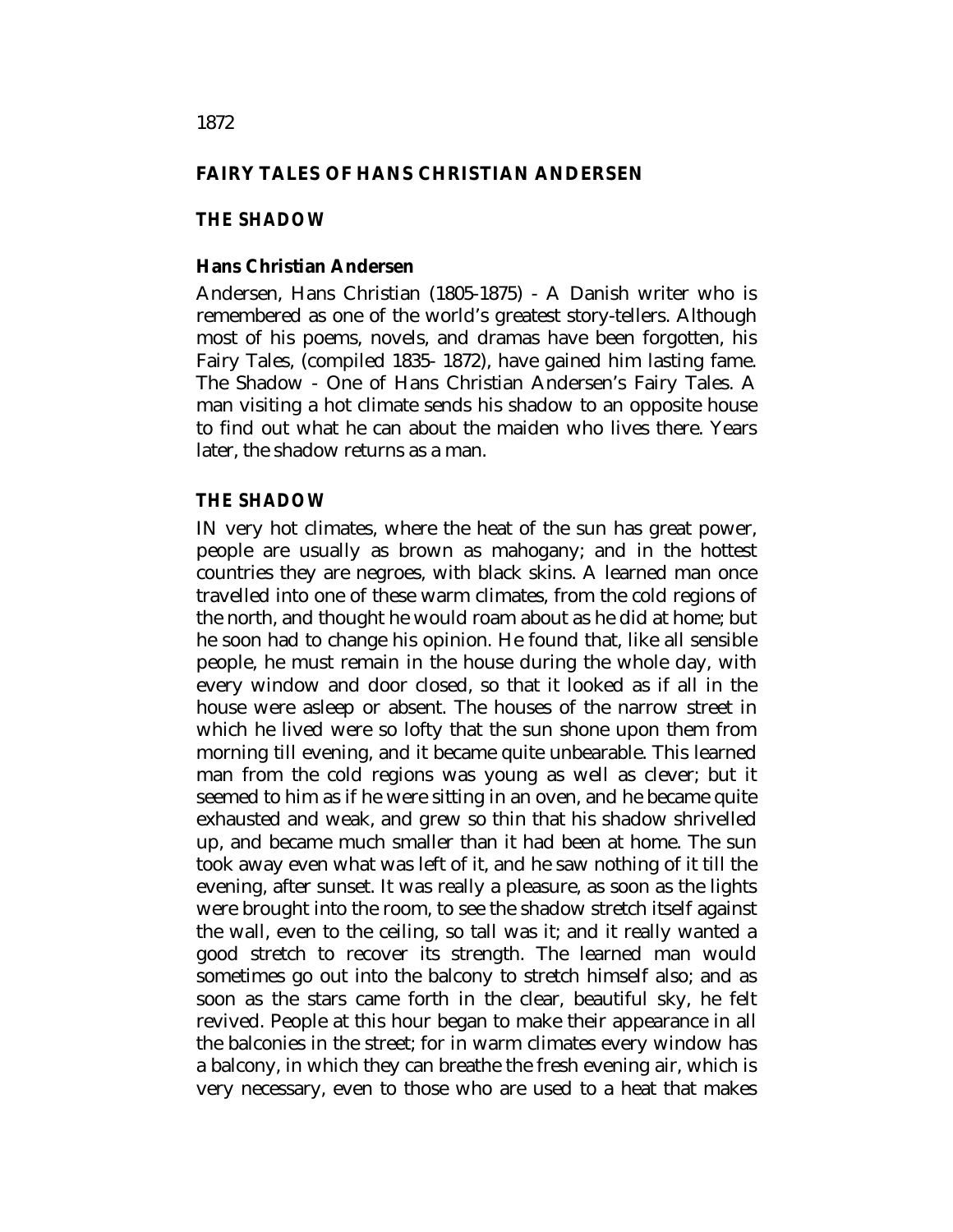them as brown as mahogany; so that the street presented a very lively appearance. Here were shoemakers, and tailors, and all sorts of people sitting. In the street beneath, they brought out tables and chairs, lighted candles by hundreds, talked and sang, and were very merry. There were people walking, carriages driving, and mules trotting along, with their bells on the harness, "tingle, tingle," as they went. Then the dead were carried to the grave with the sound of solemn music, and the tolling of the church bells. It was indeed a scene of varied life in the street. One house only, which was just opposite to the one in which the foreign learned man lived, formed a contrast to all this, for it was quite still; and yet somebody dwelt there, for flowers stood in the balcony, blooming beautifully in the hot sun; and this could not have been unless they had been watered carefully. Therefore some one must be in the house to do this. The doors leading to the balcony were half opened in the evening; and although in the front room all was dark, music could be heard from the interior of the house. The foreign learned man considered this music very delightful; but perhaps he fancied it; for everything in these warm countries pleased him, excepting the heat of the sun.

The foreign landlord said he did not know who had taken the opposite house- nobody was to be seen there; and as to the music, he thought it seemed very tedious, to him most uncommonly so.

"It is just as if some one was practising a piece that he could not manage; it is always the same piece. He thinks, I suppose, that he will be able to manage it at last; but I do not think so, however long he may play it." Once the foreigner woke in the night. He slept with the door open which led to the balcony; the wind had raised the curtain before it, and there appeared a wonderful brightness over all in the balcony of the opposite house. The flowers seemed like flames of the most gorgeous colors, and among the flowers stood a beautiful slender maiden. It was to him as if light streamed from her, and dazzled his eyes; but then he had only just opened them, as he awoke from his sleep. With one spring he was out of bed, and crept softly behind the curtain. But she was gone- the brightness had disappeared; the flowers no longer appeared like flames, although still as beautiful as ever. The door stood ajar, and from an inner room sounded music so sweet and so lovely, that it produced the most enchanting thoughts, and acted on the senses with magic power. Who could live there? Where was the real entrance? for, both in the street and in the lane at the side, the whole ground floor was a continuation of shops; and people could not always be passing through them.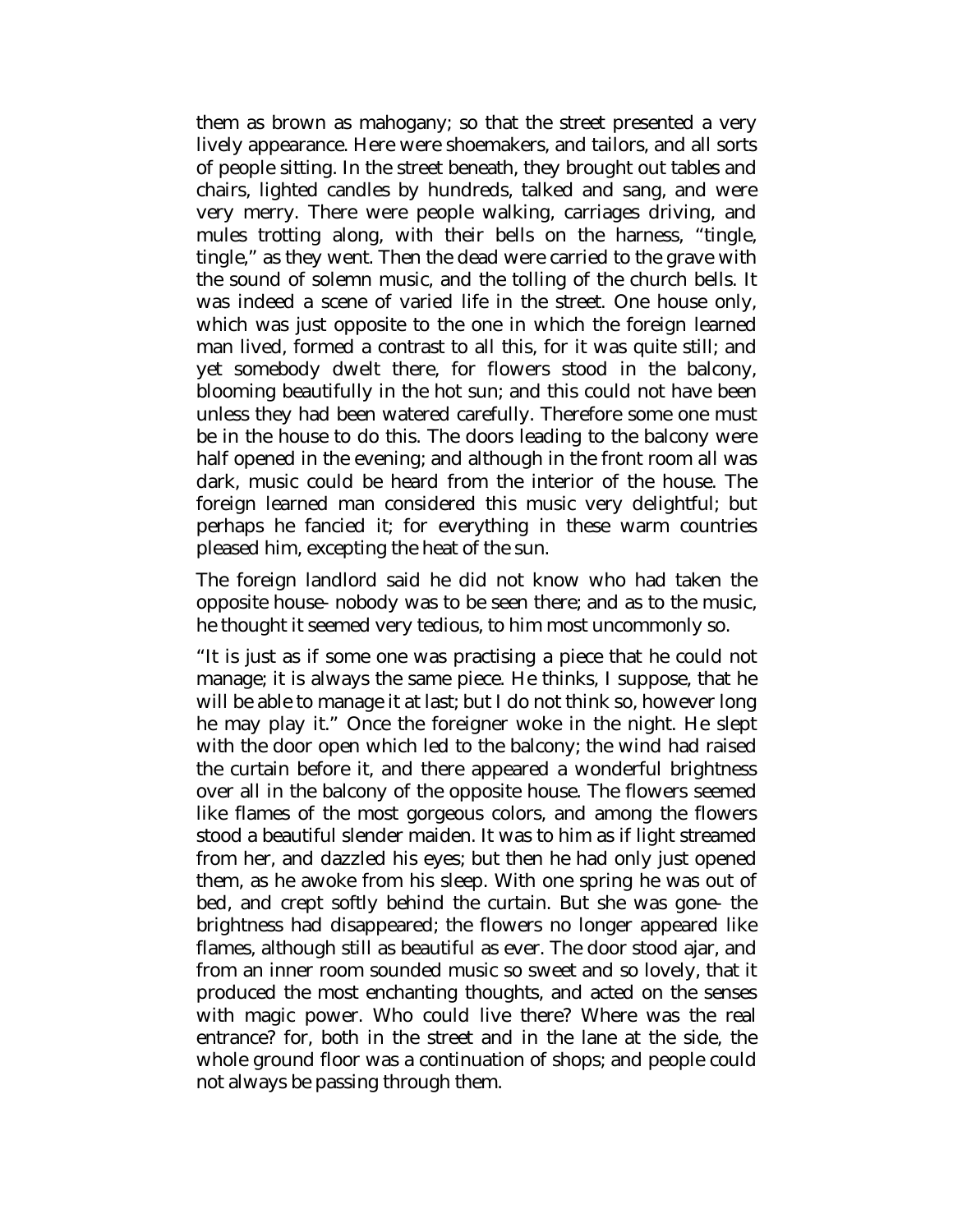One evening the foreigner sat in the balcony. A light was burning in his own room, just behind him. It was quite natural, therefore, that his shadow should fall on the wall of the opposite house; so that, as he sat amongst the flowers on his balcony, when he moved, his shadow moved also.

"I think my shadow is the only living thing to be seen opposite," said the learned man; "see how pleasantly it sits among the flowers. The door is only ajar; the shadow ought to be clever enough to step in and look about him, and then to come back and tell me what he has seen. You could make yourself useful in this way," said he, jokingly; "be so good as to step in now, will you?" and then he nodded to the shadow, and the shadow nodded in return. "Now go, but don't stay away altogether." Then the foreigner stood up, and the shadow on the opposite balcony stood up also; the foreigner turned round, the shadow turned; and if any one had observed, they might have seen it go straight into the halfopened door of the opposite balcony, as the learned man re-entered his own room, and let the curtain fall. The next morning he went out to take his coffee and read the newspapers.

"How is this?" he exclaimed, as he stood in the sunshine. "I have lost my shadow. So it really did go away yesterday evening, and it has not returned. This is very annoying." And it certainly did vex him, not so much because the shadow was gone, but because he knew there was a story of a man without a shadow. All the people at home, in his country, knew this story; and when he returned, and related his own adventures, they would say it was only an imitation; and he had no desire for such things to be said of him. So he decided not to speak of it at all, which was a very sensible determination.

In the evening he went out again on his balcony, taking care to place the light behind him; for he knew that a shadow always wants his master for a screen; but he could not entice him out. He made himself little, and he made himself tall; but there was no shadow, and no shadow came. He said, "Hem, a-hem;" but it was all useless. That was very vexatious; but in warm countries everything grows very quickly; and, after a week had passed, he saw, to his great joy, that a new shadow was growing from his feet, when he walked in the sunshine; so that the root must have remained. After three weeks, he had quite a respectable shadow, which, during his return journey to northern lands, continued to grow, and became at last so large that he might very well have spared half of it. When this learned man arrived at home, he wrote books about the true, the good, and the beautiful, which are to be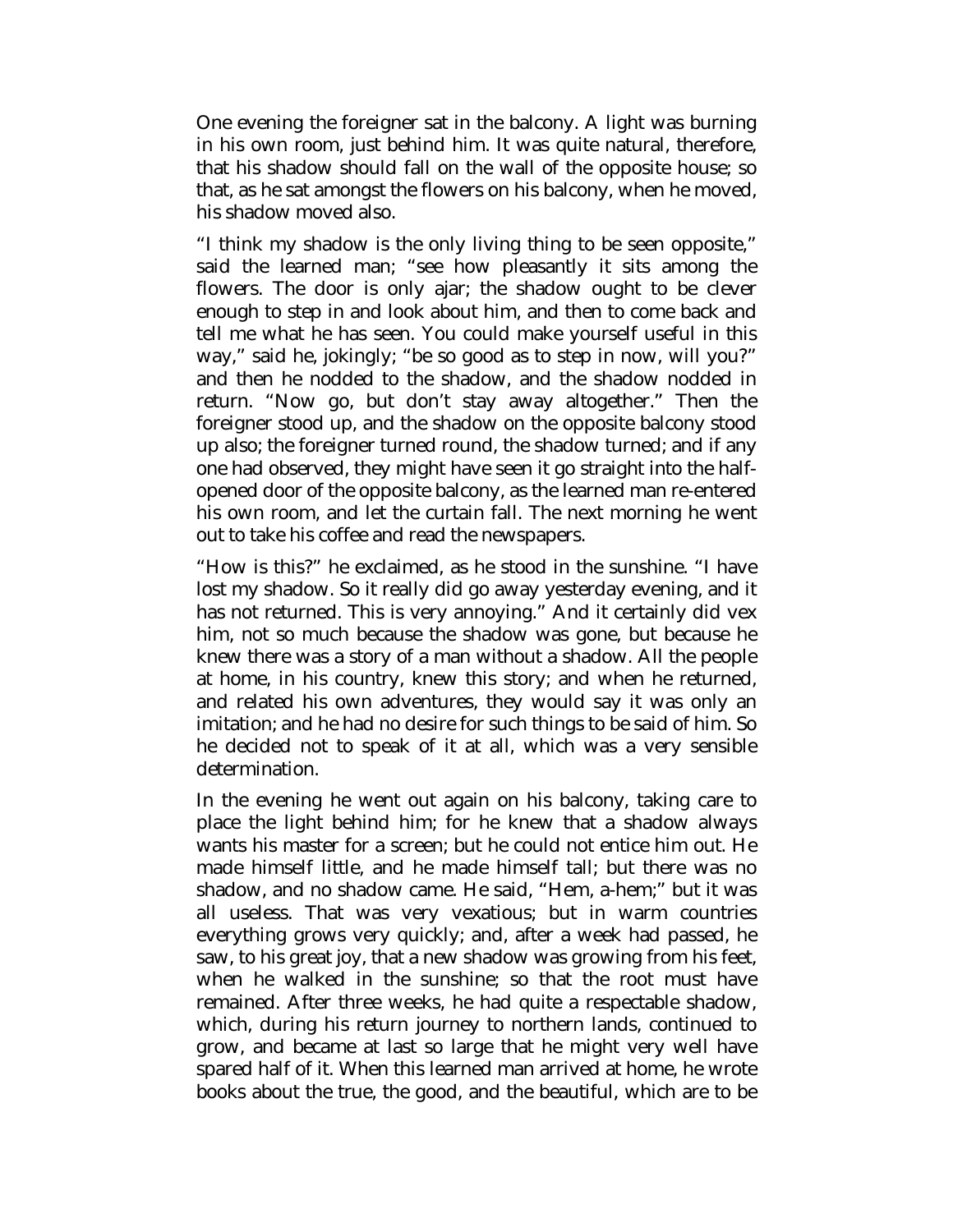found in this world; and so days and years passed- many, many years.

One evening, as he sat in his study, a very gentle tap was heard at the door.

"Come in," said he; but no one came. He opened the door, and there stood before him a man so remarkably thin that he felt seriously troubled at his appearance. He was, however, very well dressed, and looked like a gentleman. "To whom have I the honor of speaking?" said he.

"Ah, I hoped you would recognize me," said the elegant stranger; "I have gained so much that I have a body of flesh, and clothes to wear. You never expected to see me in such a condition. Do you not recognize your old shadow? Ah, you never expected that I should return to you again. All has been prosperous with me since I was with you last; I have become rich in every way, and, were I inclined to purchase my freedom from service, I could easily do so." And as he spoke he rattled between his fingers a number of costly trinkets which hung to a thick gold watch-chain he wore round his neck. Diamond rings sparkled on his fingers, and it was all real.

"I cannot recover from my astonishment," said the learned man. "What does all this mean?" "Something rather unusual," said the shadow; "but you are yourself an uncommon man, and you know very well that I have followed in your footsteps ever since your childhood. As soon as you found that I have travelled enough to be trusted alone, I went my own way, and I am now in the most brilliant circumstances. But I felt a kind of longing to see you once more before you die, and I wanted to see this place again, for there is always a clinging to the land of one's birth. I know that you have now another shadow; do I owe you anything? If so, have the goodness to say what it is." "No! Is it really you?" said the learned man. "Well, this is most remarkable; I never supposed it possible that a man's old shadow could become a human being." "Just tell me what I owe you," said the shadow, "for I do not like to be in debt to any man." "How can you talk in that manner?" said the learned man. "What question of debt can there be between us? You are as free as any one. I rejoice exceedingly to hear of your good fortune. Sit down, old friend, and tell me a little of how it happened, and what you saw in the house opposite to me while we were in those hot climates." "Yes, I will tell you all about it," said the shadow, sitting down; "but then you must promise me never to tell in this city, wherever you may meet me, that I have been your shadow. I am thinking of being married, for I have more than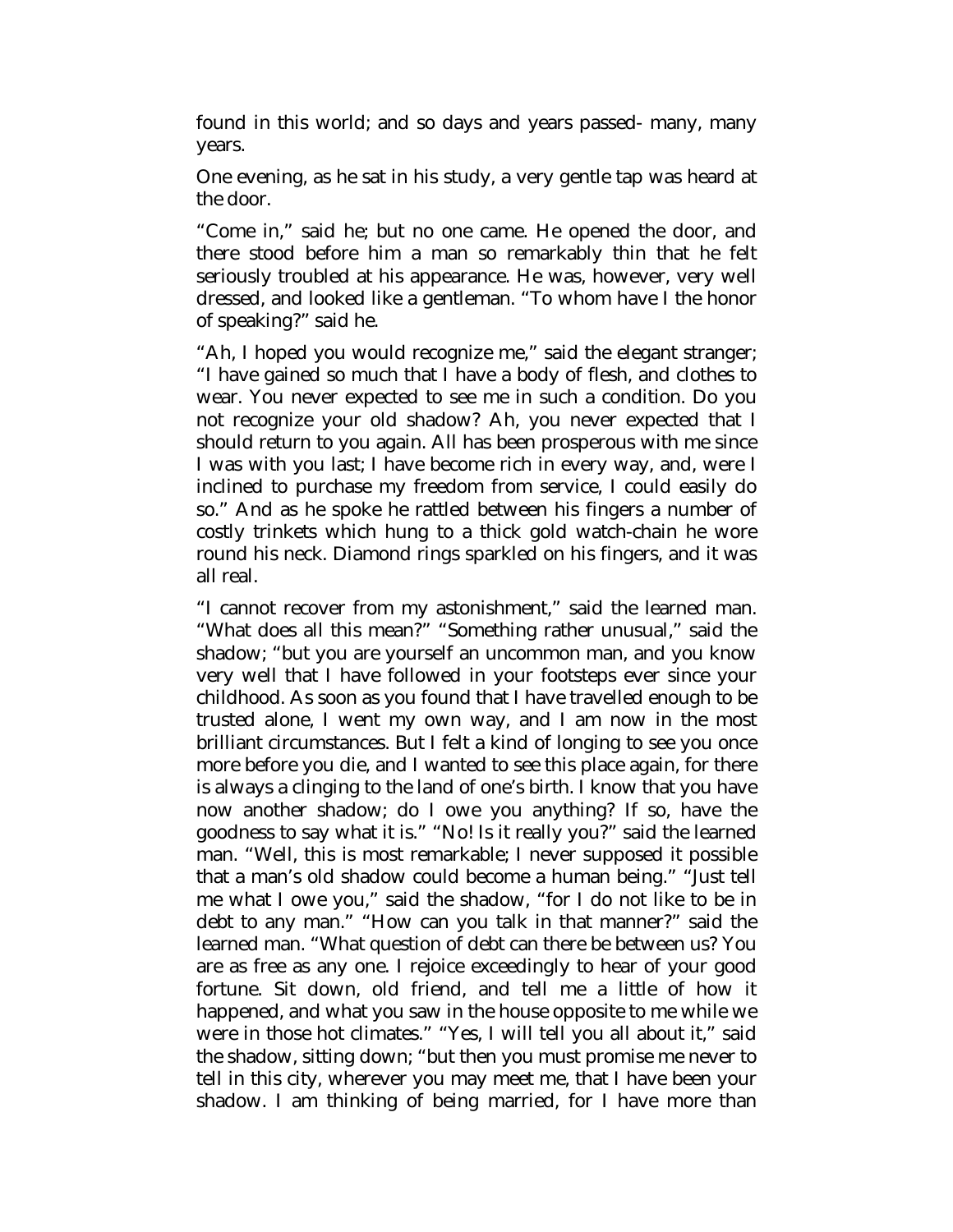sufficient to support a family." "Make yourself quite easy," said the learned man; "I will tell no one who you really are. Here is my hand,- I promise, and a word is sufficient between man and man." "Between man and a shadow," said the shadow; for he could not help saying so.

It was really most remarkable how very much he had become a man in appearance. He was dressed in a suit of the very finest black cloth, polished boots, and an opera crush hat, which could be folded together so that nothing could be seen but the crown and the rim, besides the trinkets, the gold chain, and the diamond rings already spoken of. The shadow was, in fact, very well dressed, and this made a man of him. "Now I will relate to you what you wish to know," said the shadow, placing his foot with the polished leather boot as firmly as possible on the arm of the new shadow of the learned man, which lay at his feet like a poodle dog. This was done, it might be from pride, or perhaps that the new shadow might cling to him, but the prostrate shadow remained quite quiet and at rest, in order that it might listen, for it wanted to know how a shadow could be sent away by its master, and become a man itself. "Do you know," said the shadow, "that in the house opposite to you lived the most glorious creature in the world? It was poetry.

I remained there three weeks, and it was more like three thousand years, for I read all that has ever been written in poetry or prose; and I may say, in truth, that I saw and learnt everything." "Poetry!" exclaimed the learned man. "Yes, she lives as a hermit in great cities. Poetry! Well, I saw her once for a very short moment, while sleep weighed down my eyelids. She flashed upon me from the balcony like the radiant aurora borealis, surrounded with flowers like flames of fire. Tell me, you were on the balcony that evening; you went through the door, and what did you see?" "I found myself in an ante-room," said the shadow. "You still sat opposite to me, looking into the room. There was no light, or at least it seemed in partial darkness, for the door of a whole suite of rooms stood open, and they were brilliantly lighted. The blaze of light would have killed me, had I approached too near the maiden myself, but I was cautious, and took time, which is what every one ought to do." "And what didst thou see?" asked the learned man. "I saw everything, as you shall hear. But- it really is not pride on my part, as a free man and possessing the knowledge that I do, besides my position, not to speak of my wealth- I wish you would say you to me instead of thou."

"I beg your pardon," said the learned man; "it is an old habit, which it is difficult to break. You are quite right; I will try to think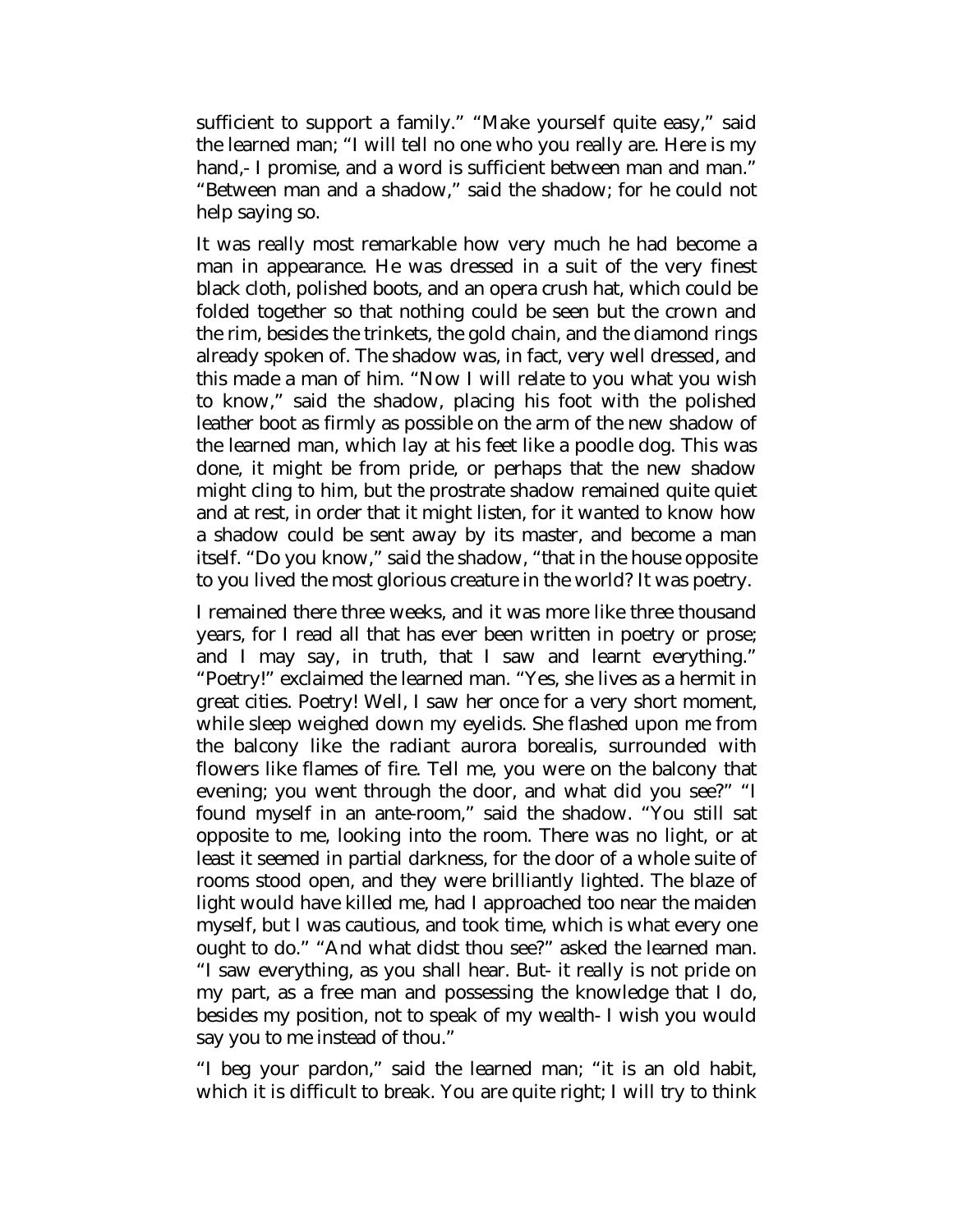of it. But now tell me everything that you saw." "Everything," said the shadow; "for I saw and know everything." "What was the appearance of the inner rooms?" asked the scholar. "Was it there like a cool grove, or like a holy temple? Were the chambers like a starry sky seen from the top of a high mountain?" "It was all that you describe," said the shadow; "but I did not go quite in- I remained in the twilight of the ante-room- but I was in a very good position,- I could see and hear all that was going on in the court of poetry." "But what did you see? Did the gods of ancient times pass through the rooms? Did old heroes fight their battles over again? Were there lovely children at play, who related their dreams?" "I tell you I have been there, and therefore you may be sure that I saw everything that was to be seen. If you had gone there, you would not have remained a human being, whereas I became one; and at the same moment I became aware of my inner being, my inborn affinity to the nature of poetry. It is true I did not think much about it while I was with you, but you will remember that I was always much larger at sunrise and sunset, and in the moonlight even more visible than yourself, but I did not then understand my inner existence. In the ante-room it was revealed to me. I became a man; I came out in full maturity. But you had left the warm countries. As a man, I felt ashamed to go about without boots or clothes, and that exterior finish by which man is known. So I went my own way; I can tell you, for you will not put it in a book. I hid myself under the cloak of a cake woman, but she little thought who she concealed. It was not till evening that I ventured out. I ran about the streets in the moonlight. I drew myself up to my full height upon the walls, which tickled my back very pleasantly. I ran here and there, looked through the highest windows into the rooms, and over the roofs. I looked in, and saw what nobody else could see, or indeed ought to see; in fact, it is a bad world, and I would not care to be a man, but that men are of some importance. I saw the most miserable things going on between husbands and wives, parents and children,- sweet, incomparable children. I have seen what no human being has the power of knowing, although they would all be very glad to knowthe evil conduct of their neighbors. Had I written a newspaper, how eagerly it would have been read! Instead of which, I wrote directly to the persons themselves, and great alarm arose in all the town I visited. They had so much fear of me, and yet how dearly they loved me. The professor made me a professor. The tailor gave me new clothes; I am well provided for in that way. The overseer of the mint struck coins for me. The women declared that I was handsome, and so I became the man you now see me. And now I must say adieu. Here is my card. I live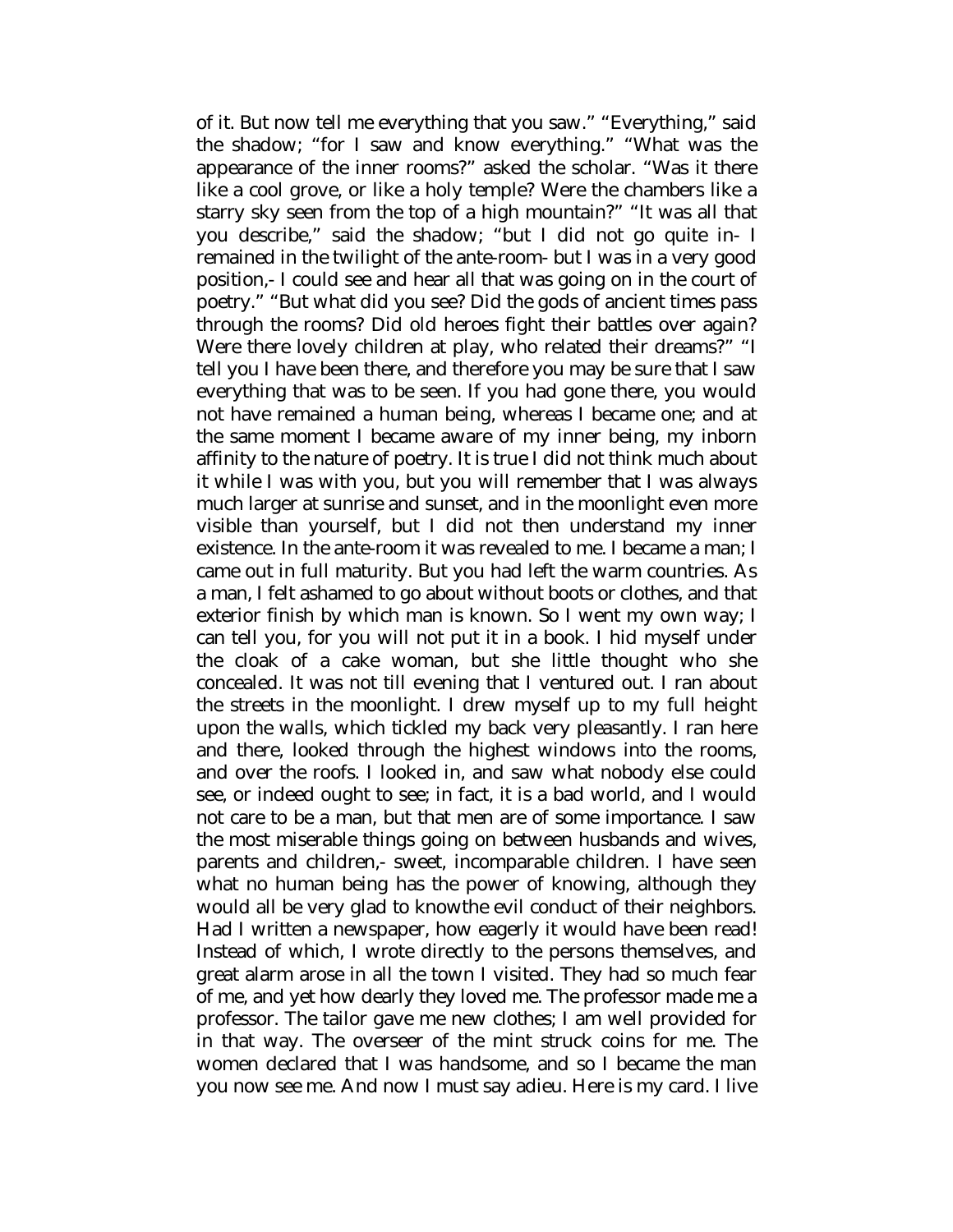on the sunny side of the street, and always stay at home in rainy weather." And the shadow departed.

"This is all very remarkable," said the learned man.

Years passed, days and years went by, and the shadow came again. "How are you going on now?" he asked.

"Ah!" said the learned man; "I am writing about the true, the beautiful, and the good; but no one cares to hear anything about it. I am quite in despair, for I take it to heart very much." "That is what I never do," said the shadow; "I am growing quite fat and stout, which every one ought to be. You do not understand the world; you will make yourself ill about it; you ought to travel; I am going on a journey in the summer, will you go with me? I should like a travelling companion; will you travel with me as my shadow? It would give me great pleasure, and I will pay all expenses." "Are you going to travel far?" asked the learned man.

"That is a matter of opinion," replied the shadow. "At all events, a journey will do you good, and if you will be my shadow, then all your journey shall be paid." "It appears to me very absurd," said the learned man.

"But it is the way of the world," replied the shadow, "and always will be." Then he went away.

Everything went wrong with the learned man. Sorrow and trouble pursued him, and what he said about the good, the beautiful, and the true, was of as much value to most people as a nutmeg would be to a cow. At length he fell ill. "You re-

ally look like a shadow," people said to him, and then a cold shudder would pass over him, for he had his own thoughts on the subject.

"You really ought to go to some watering-place," said the shadow on his next visit. "There is no other chance for you. I will take you with me, for the sake of old acquaintance. I will pay the expenses of your journey, and you shall write a description of it to amuse us by the way. I should like to go to a watering-place; my beard does not grow as it ought, which is from weakness, and I must have a beard. Now do be sensible and accept my proposal; we shall travel as intimate friends." And at last they started together. The shadow was master now, and the master became the shadow. They drove together, and rode and walked in company with each other, side by side, or one in front and the other behind, according to the position of the sun. The shadow always knew when to take the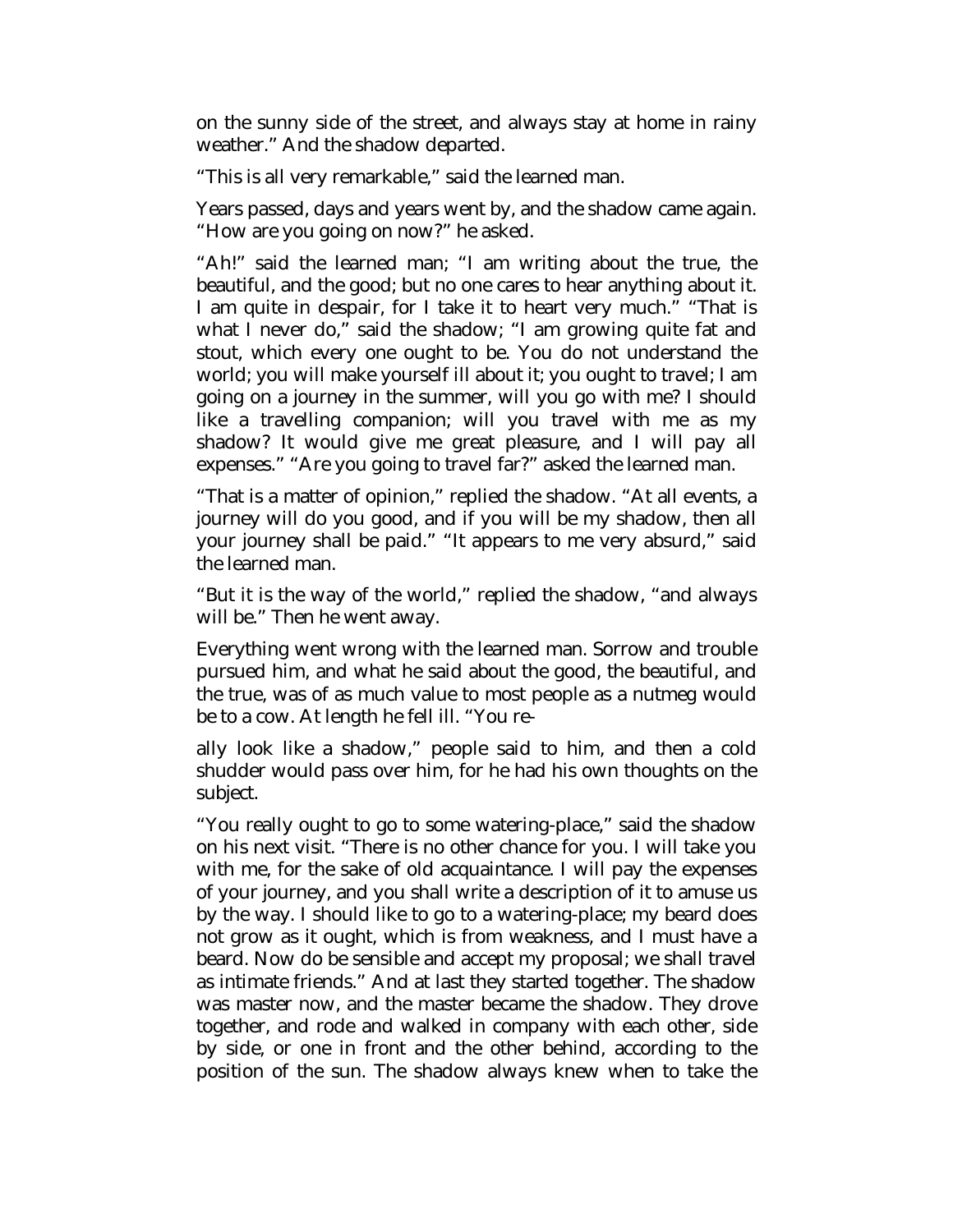place of honor, but the learned man took no notice of it, for he had a good heart, and was exceedingly mild and friendly.

One day the master said to the shadow, "We have grown up together from our childhood, and now that we have become travelling companions, shall we not drink to our good fellowship, and say thee and thou to each other?" "What you say is very straightforward and kindly meant," said the shadow, who was now really master. "I will be equally kind and straightforward. You are a learned man, and know how wonderful human nature is. There are some men who cannot endure the smell of brown paper; it makes them ill. Others will feel a shuddering sensation to their very marrow, if a nail is scratched on a pane of glass. I myself have a similar kind of feeling when I hear any one say thou to me.

I feel crushed by it, as I used to feel in my former position with you. You will perceive that this is a matter of feeling, not pride. I cannot allow you to say thou to me; I will gladly say it to you, and therefore your wish will be half fulfilled." Then the shadow addressed his former master as thou.

"It is going rather too far," said the latter, "that I am to say you when I speak to him, and he is to say thou to me." However, he was obliged to submit.

They arrived at length at the baths, where there were many strangers, and among them a beautiful princess, whose real disease consisted in being too sharpsighted, which made every one very uneasy. She saw at once that the new comer was very different to every one else. "They say he is here to make his beard grow," she thought; "but I know the real cause, he is unable to cast a shadow." Then she became very curious on the matter, and one day, while on the promenade, she entered into conversation with the strange gentleman. Being a princess, she was not obliged to stand upon much ceremony, so she said to him without hesitation, "Your illness consists in not being able to cast a shadow." "Your royal highness must be on the high road to recovery from your illness," said he. "I know your complaint arose from being too sharpsighted, and in this case it has entirely failed. I happen to have a most unusual shadow. Have you not seen a person who is always at my side? Persons often give their servants finer cloth for their liveries than for their own clothes, and so I have dressed out my shadow like a man; nay, you may observe that I have even given him a shadow of his own; it is rather expensive, but I like to have things about me that are peculiar." "How is this?" thought the princess; "am I really cured? This must be the best watering-place in existence. Water in our times has certainly wonderful power.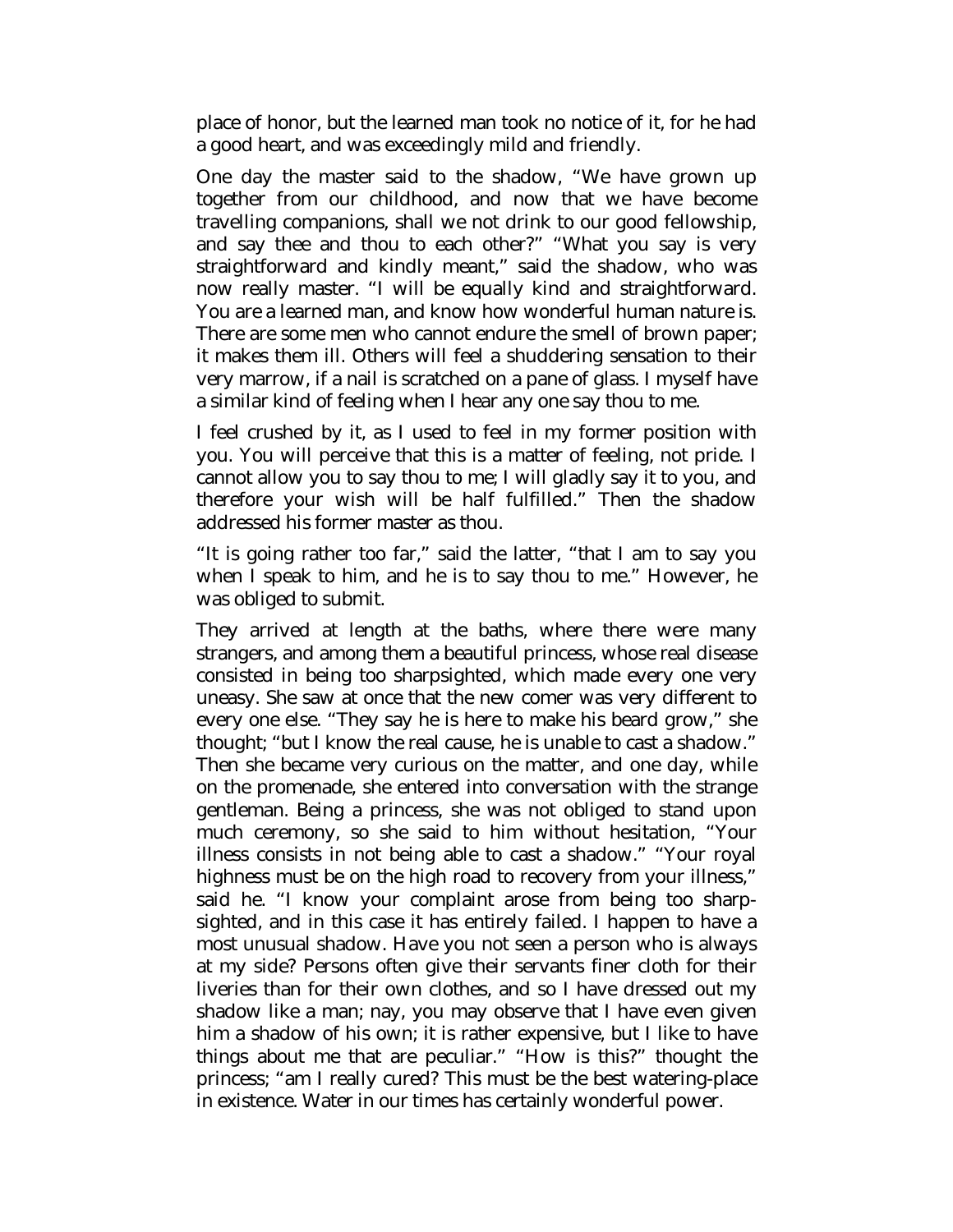But I will not leave this place yet, just as it begins to be amusing. This foreign prince- for he must be a prince- pleases me above all things. I only hope his beard won't grow, or he will leave at once." In the evening, the princess and the shadow danced together in the large assembly rooms. She was light, but he was lighter still; she had never seen such a dancer before. She told him from what country she had come, and found he knew it and had been there, but not while she was at home. He had looked into the windows of her father's palace, both the upper and the lower windows; he had seen many things, and could therefore answer the princess, and make allusions which quite astonished her. She thought he must be the cleverest man in all the world, and felt the greatest respect for his knowledge. When she danced with him again she fell in love with him, which the shadow quickly discovered, for she had with her eyes looked him through and through. They danced once more, and she was nearly telling him, but she had some discretion; she thought of her country, her kingdom, and the number of people over whom she would one day have to rule.

"He is a clever man," she thought to herself, "which is a good thing, and he dances admirably, which is also good. But has he well-grounded knowledge? that is an important question, and I must try him." Then she asked him a most difficult question, she herself could not have answered it, and the shadow made a most unaccountable grimace.

"You cannot answer that," said the princess.

"I learnt something about it in my childhood," he replied; "and believe that even my very shadow, standing over there by the door, could answer it." "Your shadow," said the princess; "indeed that would be very remarkable." "I do not say so positively," observed the shadow; "but I am inclined to believe that he can do so. He has followed me for so many years, and has heard so much from me, that I think it is very likely. But your royal highness must allow me to observe, that he is very proud of being considered a man, and to put him in a good humor, so that he may answer correctly, he must be treated as a man." "I shall be very pleased to do so," said the princess. So she walked up to the learned man, who stood in the doorway, and spoke to him of the sun, and the moon, of the green forests, and of people near home and far off; and the learned man conversed with her pleasantly and sensibly.

"What a wonderful man he must be, to have such a clever shadow!" thought she. "If I were to choose him it would be a real blessing to my country and my subjects, and I will do it." So the princess and the shadow were soon engaged to each other, but no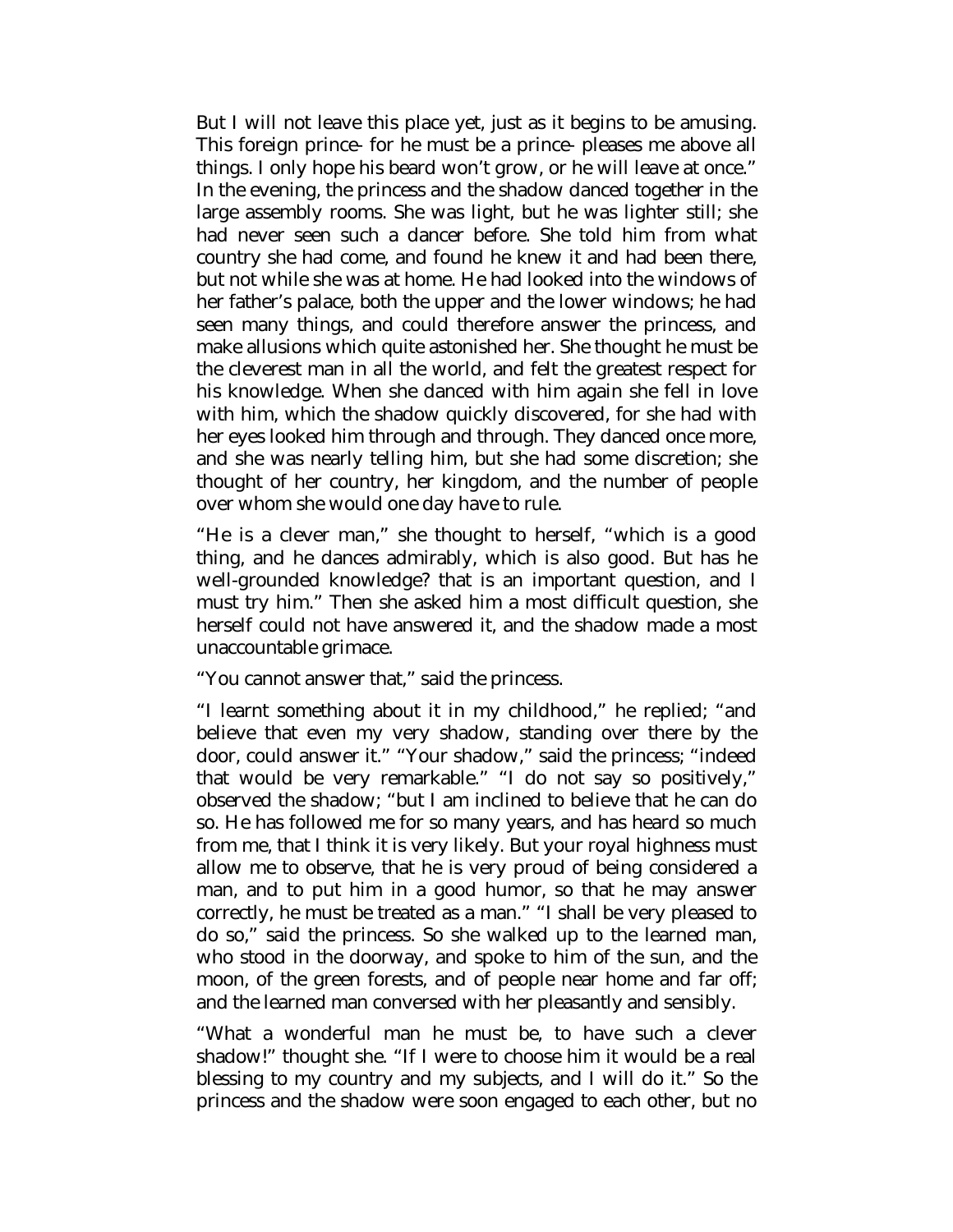one was to be told a word about it, till she returned to her kingdom.

"No one shall know," said the shadow; "not even my own shadow;" and he had very particular reasons for saying so.

After a time, the princess returned to the land over which she reigned, and the shadow accompanied her.

"Listen my friend," said the shadow to the learned man; "now that I am as fortunate and as powerful as any man can be, I will do something unusually good for you. You shall live in my palace, drive with me in the royal carriage, and have a hundred thousand dollars a year; but you must allow every one to call you a shadow, and never venture to say that you have been a man. And once a year, when I sit in my balcony in the sunshine, you must lie at my feet as becomes a shadow to do; for I must tell you I am going to marry the princess, and our wedding will take place this evening." "Now, really, this is too ridiculous," said the learned man. "I cannot, and will not, submit to such folly. It would be cheating the whole country, and the princess also. I will disclose everything, and say that I am the man, and that you are only a shadow dressed up in men's clothes." "No one would believe you," said the shadow; "be reasonable, now, or I will call the guards." "I will go straight to the princess," said the learned man.

"But I shall be there first," replied the shadow, "and you will be sent to prison." And so it turned out, for the guards readily obeyed him, as they knew he was going to marry the king's daughter.

"You tremble," said the princess, when the shadow appeared before her. "Has anything happened? You must not be ill to-day, for this evening our wedding will take place." "I have gone through the most terrible affair that could possibly happen," said the shadow; "only imagine, my shadow has gone mad; I suppose such a poor, shallow brain, could not bear much; he fancies that he has become a real man, and that I am his shadow." "How very terrible," cried the princess; "is he locked up?" "Oh yes, certainly; for I fear he will never recover." "Poor shadow!" said the princess; "it is very unfortunate for him; it would really be a good deed to free him from his frail existence; and, indeed, when I think how often people take the part of the lower class against the higher, in these days, it would be policy to put him out of the way quietly." "It is certainly rather hard upon him, for he was a faithful servant," said the shadow; and he pretended to sigh.

"Yours is a noble character," said the princess, and bowed herself before him.